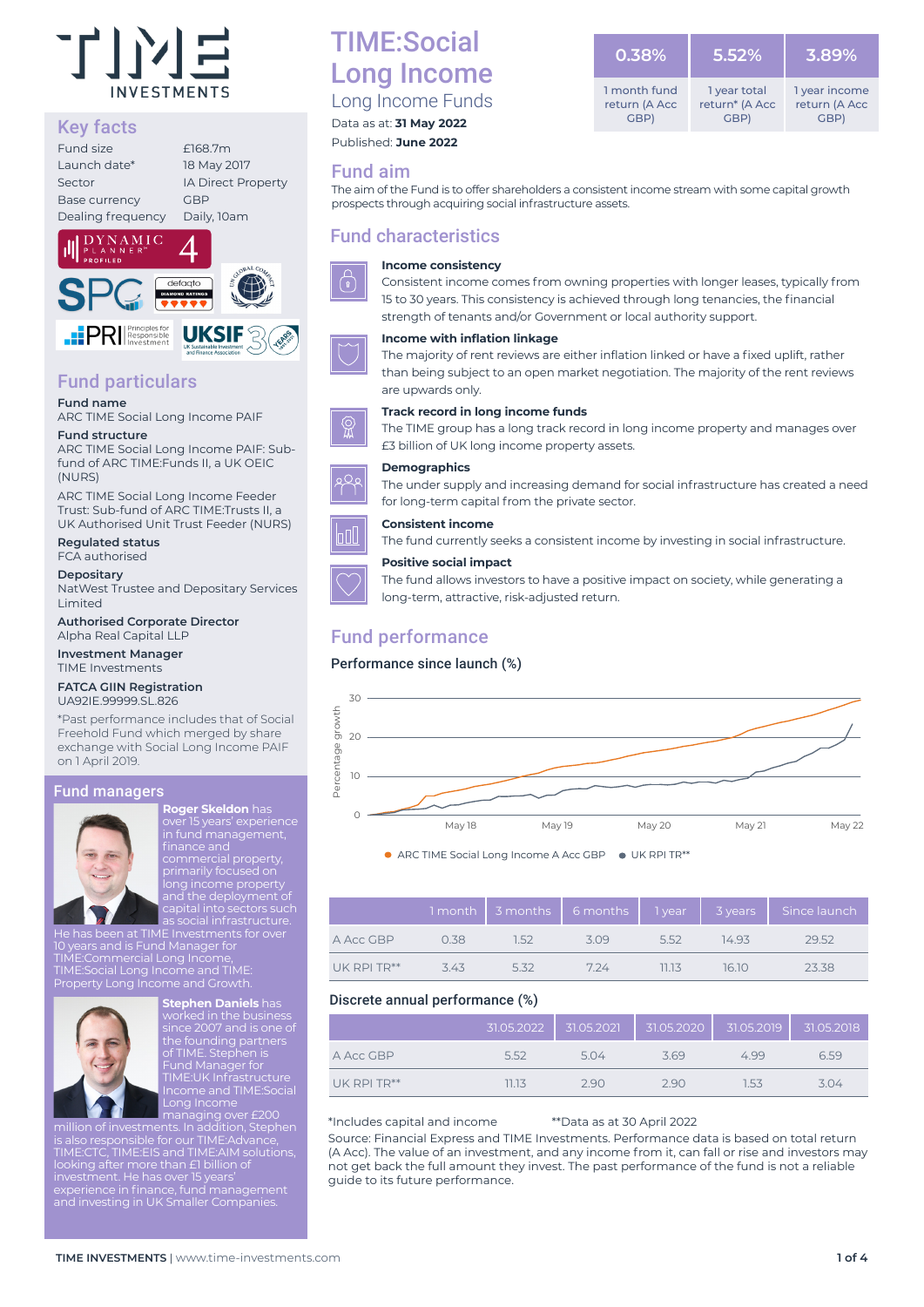## Portfolio breakdown

## Long lease (%)





Rent review frequency (%)

Rent review type (%)



Overall WALT\* (to break) 23 years

\*WALT = Weighted Average Lease Term

| Sector weighting (%)    |                | Region breakdown (%) |
|-------------------------|----------------|----------------------|
| Care Home               | 40.5           | South Fast           |
| Medical Centre          | $14.2^{\circ}$ | North West           |
| Supported Living        | 13.3           | <b>Fast Midlands</b> |
| Secondary Care          | 11.1           | <b>London</b>        |
| Nursery                 | 10.7           | West Midlands        |
| High Complex Care (HCC) | 6.2            | Yorkshire and Humber |
| Assisted Living/HCC     | 4.0            | South West           |
|                         |                | East of England      |

| Region breakdown (%) |      |  |  |  |
|----------------------|------|--|--|--|
| South Fast           | 40.9 |  |  |  |
| North West           | 15.9 |  |  |  |
| <b>Fast Midlands</b> | 15.4 |  |  |  |
| I ondon              | 11.1 |  |  |  |
| West Midlands        | 7.5  |  |  |  |
| Yorkshire and Humber | 4.9  |  |  |  |
| South West           | 2.3  |  |  |  |
| East of England      | 2.0  |  |  |  |

| $10p$ TV notaings $(%)$ |      |
|-------------------------|------|
| Care UK, Hailsham       | 17.7 |

 $T_0$  10 holdings ( $\frac{1}{2}$ )

| Botleigh, Barchester              | 12.8 |
|-----------------------------------|------|
| HC One, Bingham                   | 10.1 |
| 90 Harley Street, London          | 6.3  |
| 92 Harley Street, London          | 4.9  |
| Inclusion/Lifeways, Clowne        | 43   |
| Mears, Bolton                     | 40   |
| Inclusion, Cannock                | 39   |
| Beechwood Medical Centre, Halifax | 31   |
| Bright Horizons, Didsbury         | 2.5  |
|                                   |      |

## Featured asset - Creech Medical Centre

TIME:Social Long Income purchased Creech Medical Centre located in Taunton, Somerset

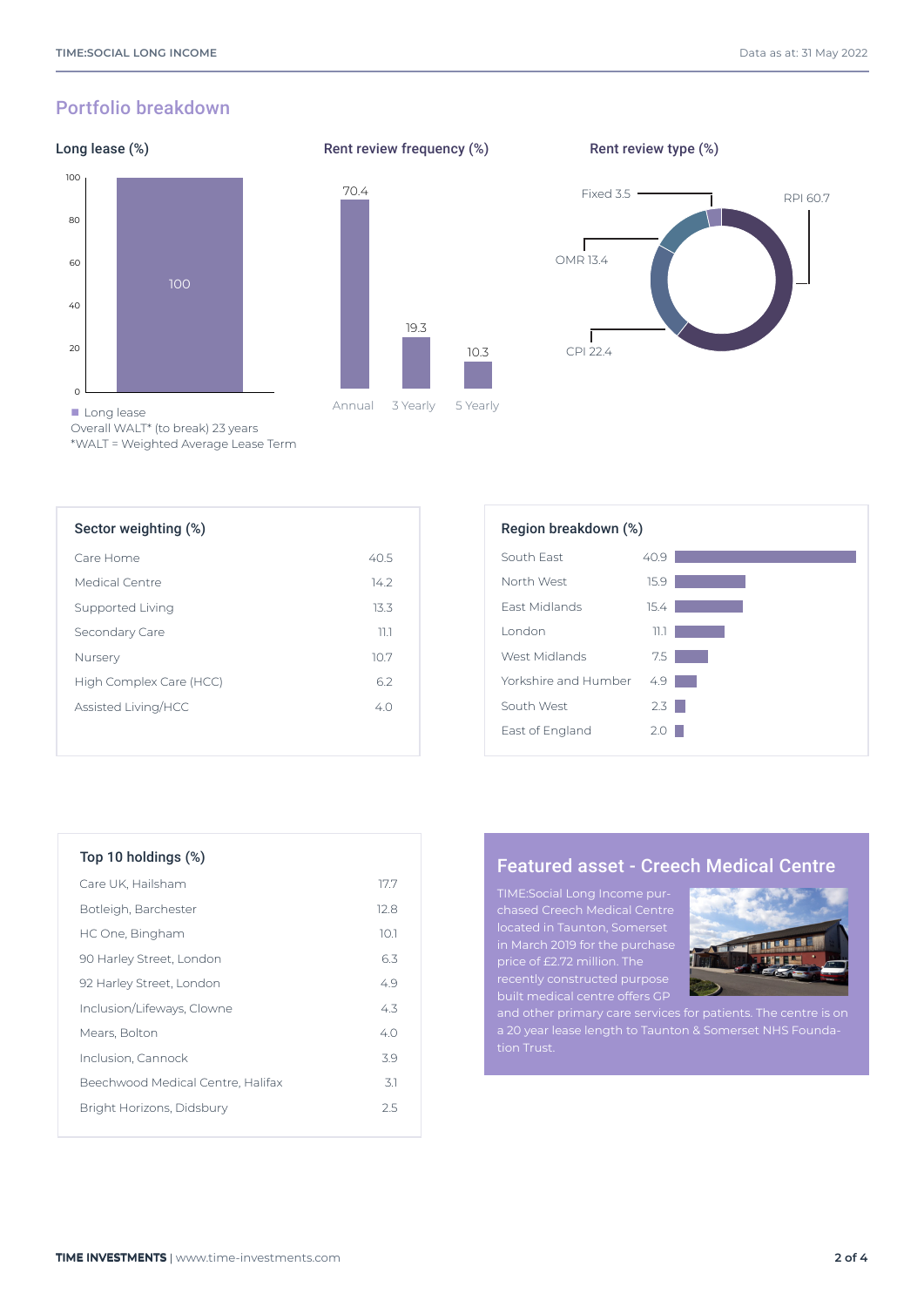#### Fund manager commentary

#### **Fund commentary**

The property portfolio is seeing capital appreciation which is being driven from various sectors where the Fund has exposure, including its largest exposure in the care home sector. Rental collection remains at around 100% as was seen throughout 2020 and 2021 following the onset of COVID-19.

The property portfolio of the Fund will next be valued by the independent valuer as at 30 June 2022. The Fund has a strong pipeline of new investments, and completed the 25-year lease acquisition of a children's nursery in the North West during May. The asset which is let to a national operator has a long lease containing RPI linked rent reviews.

TIME:Social Long Income is delighted to have surpassed its 5-year anniversary in May, achieving a 5%+ compounded total return (based on the Class A Gross Accumulation shares), since the Fund launch in May 2017.

#### **Fund performance**

The value of the Fund's shares increased by 0.38% for the month of May 2022.

The Fund has maintained positive monthly returns throughout the past year and throughout the COVID-19 period, with the resilience of the portfolio and social infrastructure sector being demonstrated in those difficult periods. Given the Fund's strategy and nature of the assets in which it is invested, we believe the Fund is well placed to continue to deliver long term positive performance.

The Fund continues to receive net subscriptions, and cash levels are currently at c25% of its prevailing net assets. The Fund's income for the quarter to 31 March 2022 of 0.95% (based on the Class A Gross Accumulation shares) will be paid at the end of June 2022. The Fund's performance over the year to 31 May 2022 was 5.52% (based on the Class A Gross Accumulation shares), comprising an income return of 3.89% and a capital gain of 1.63%.

#### **Outlook**

Since the Fund was launched it has been managed with the focus on lower capital volatility and income security through investing in the social infrastructure sector. This along with the specific features of long income (including the high Weighted Average Lease Term) married with tenant quality and sector sustainability are the main reasons for this outperformance.

The WALT of the portfolio is 23 years which gives significantly greater visibility of income than in traditional commercial property, and hence the name, long income. With concerns around increased levels of inflation, long income property, where rent reviews are typically linked to an inflation index or contain fixed uplifts, offers investors an attractive option. Within the portfolio, 87% of the rent reviews are linked to an inflation index or have a fixed percentage growth.

Whilst economic uncertainty remains, the Fund and its property portfolio is well positioned and we anticipate the positive performance in property values to continue, with a total return in excess of 4% per annum.

Please visit our website for all updates and information as it becomes available.

## About TIME

TIME Investments is a specialist investment manager focused on delivering long-term investments that seek consistent and attractive risk-adjusted returns. We take a deliberately defensive approach investing in asset-backed

#### **Latest fund updates**

#### **FCA consultation on open-ended property fund structures**

The Financial Conduct Authority (FCA) has proposed a consultation on open-ended property funds. The FCA has proposed that longer redemption periods would benefit investors. On 7 May 2021, the FCA released a feedback statement on their consultation. If the FCA does proceed with applying mandatory notice periods for authorised openended property funds, which is, at this time, not certain, the FCA has stated that the proposed changes for authorised open-ended property funds would not be implemented before late-2023 at the earliest.

#### **HMRC consultation on ISA investment in open-ended property funds**

HMRC has recognised that the FCA's consultation proposals may run contrary to ISA legislation, which requires ISA investors to be able to access their funds or transfer them to another ISA within 30 days of making an instruction to their ISA manager. Under current legislation, such property funds would no longer be ISA eligible investments. In order to mitigate the impact on ISA holders if the FCA's consultation proposals are introduced, HMRC is considering whether to allow existing ISA investments in open-ended property funds to remain within the ISA, while potentially prohibiting 'new' ISA investments in such funds. The HMRC consultation closed on 13 December 2020, with its findings expected to be published this year.

#### **The Fund provides a wide range of social benefits to those in need**



**Beds**





**Education**





#### **Housing**

Over 140 supported living or complex care living units



#### **Healthcare**

Primary healthcare facilities for over 70,000 patients

Summary of TIME:Social Long Income's assets, March 2022.